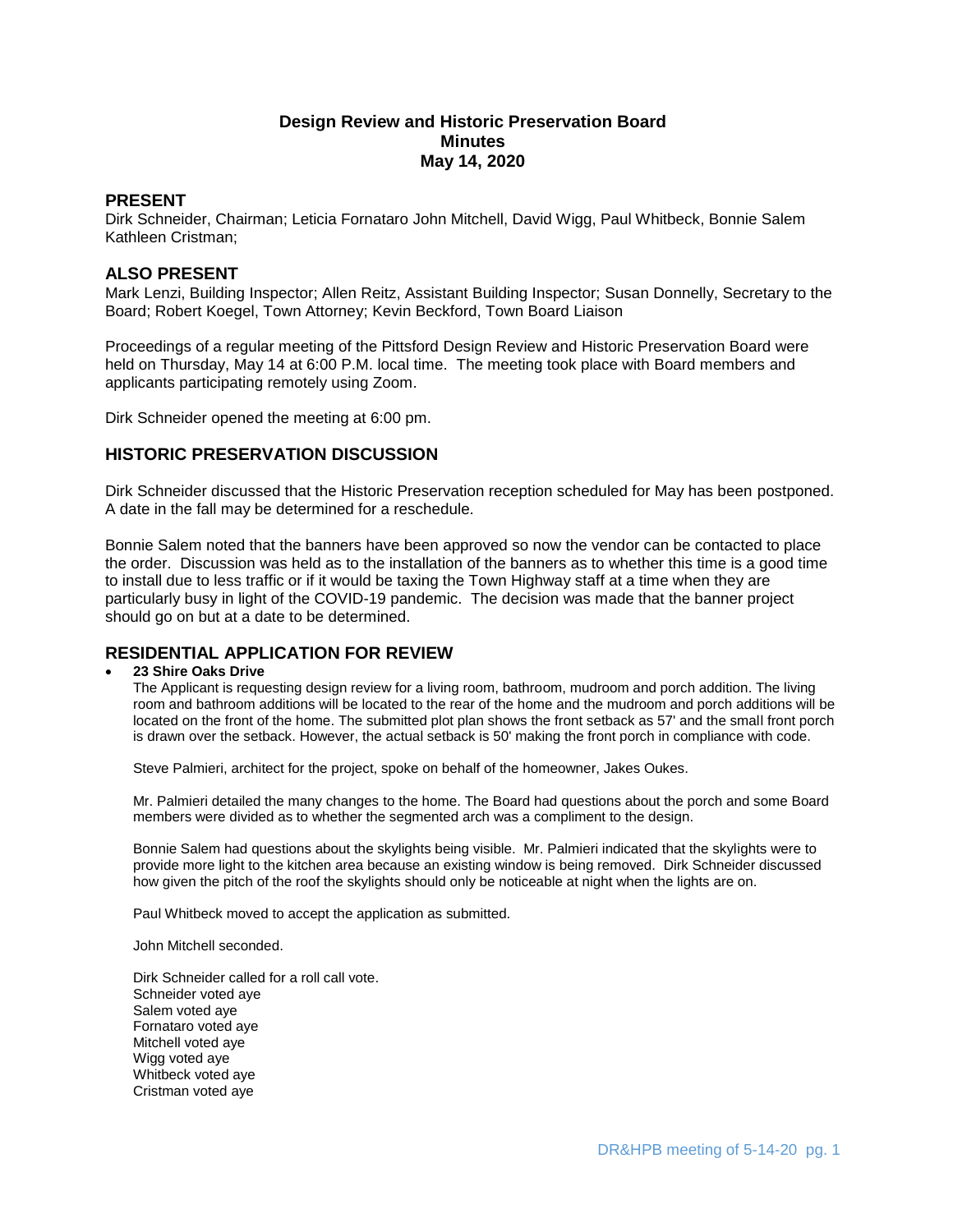## **143 Kilbourn Road**

The Applicant is requesting design review for the addition of a garage and living space. The addition will be approximately 2081 Sq. Ft. and will be located to the rear of the current home.

James Fahy, architect for the project and David Riedman, homeowner of 143 Kilbourn Road discussed the project with the Board. Mr. Fahy outlined the project which will provide more living space to the rear of the home but respect the current street scape. He indicated that there will be CertainTeed shingles, siding and shakes of new materials will be more durable. All the current stone will remain except the stone that needs to be removed for the addition and those materials will be reused. The color scheme will be Benjamin Moore paint colors of Manchester tan and pure white. The windows will be casement with divided lites similar to the current muntin pattern on the current windows. Any replacement stone will be quarried granite to match the existing.

Bonnie Salem alerted the Board that this home is an inventoried structure and relayed that the Board should weigh any changes against the standards for a Certificate of Appropriateness. She felt the changes are good but not original materials and could defeat the purposes for historic preservation in the future.

Mr. Riedman indicated that the current windows are not energy efficient and Mr. Fahy stated the windows are not in good repair but are mostly casement windows and they will be replaced with casement windows. Dirk Schneider supported the proposed windows as a superior choice.

Leticia Fornataro noted a discrepancy of the square footage and this was corrected to reflect approximately 3900 sq. ft. of living space which does not include the garage and porches. Paul Whitbeck asked if the current garage would be demolished and Mr. Fahy indicated that it would.

Mr. Fahy indicated that the copper roof depicted in the renderings on the front porch will be changed to a shingle roof.

A discussion was held about the shutters and the front entrance. The shutters will be replaced due to the owners distaste for them. They will be replaced with two panel flat Atlantic Premium Brand shutters. Dirk Schneider supported this as a good replica of the current. The change to the front entrance according to Mr. Fahy will provide more focus on the entrance and better cover and he feels it will fit in more appropriately with the rest of the architecture of the home.

Dirk Schneider moved to accept the application as submitted with the following conditions:

- 1. The front porch roofing will be shingles.
- 2. The updated shutters will be two paneled not louvered.
- 3. The current stone will be retained with the exception of where it needs to be removed for the addition.
- 4. The windows will be casement with small divided lites.
- 5. The two windows by the south entry will be retained.

John Mitchell seconded.

Dirk Schneider called for a roll call vote.

Schenider voted aye Salem voted aye Fornataro voted aye Mitchell voted aye Wigg voted aye Whitbeck voted aye Cristman voted aye

#### **307 Tobey Road**

The Applicant is requesting design review for the addition of a master bedroom/bathroom/sun porch. The addition will be approximately 607 Sq. Ft. and will be located to the rear of the home.

Budd Knapp, the architect for the project, was in attendance to discuss the application with the Board.

Leticia Fornataro disclosed that she has worked with the applicant and asked if she needed to recuse herself. Robert Koegel indicated that if she could render a fair and impartial she could vote. Leticia indicated that she could and Mr. Koegel indicated it was appropriate for her to proceed.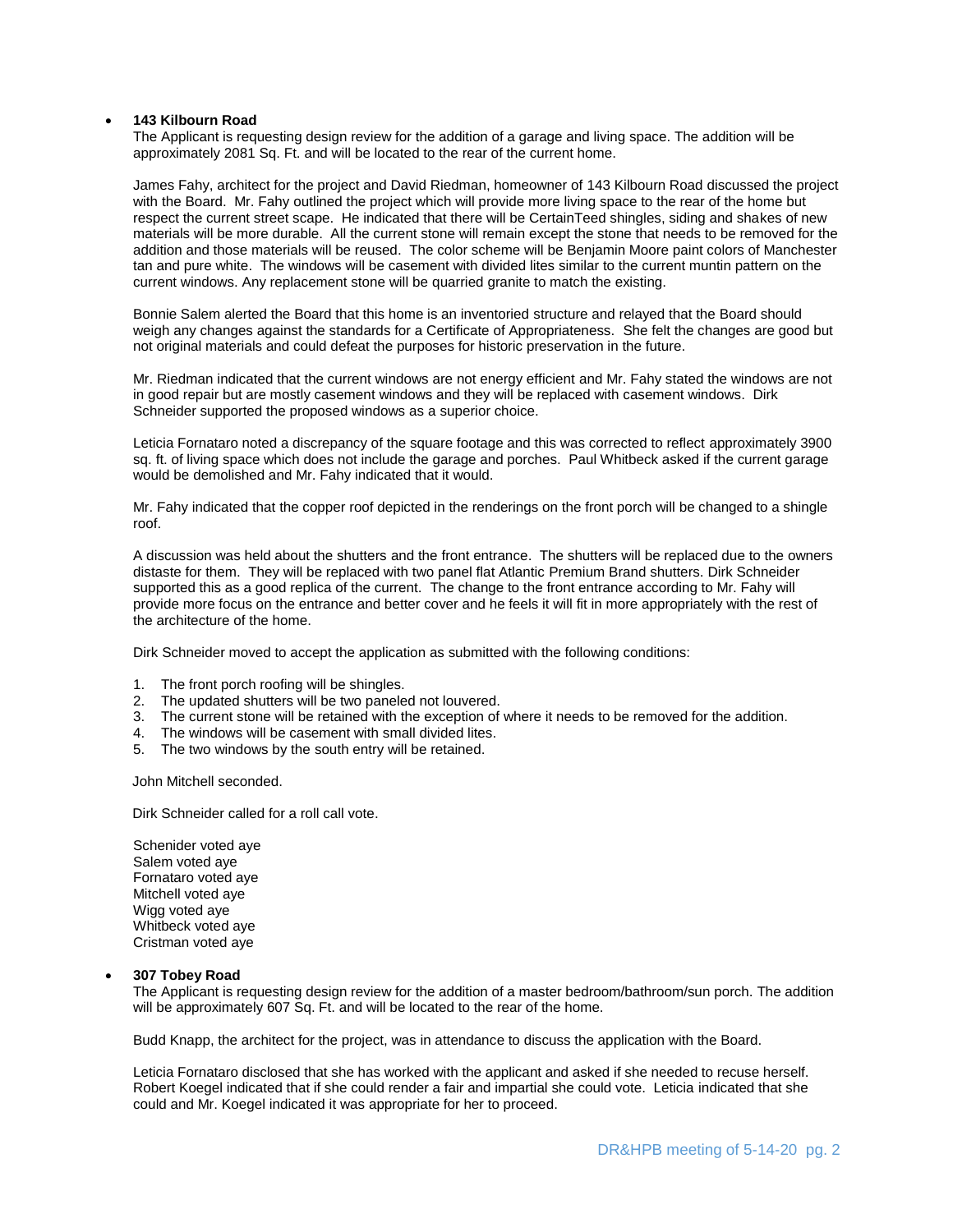Mr. Knapp discussed the various elements of the project which is being constructed to accommodate a family member.

Bonnie Salem moved to accept the application as submitted.

Kathleen Cristman seconded.

Dirk Schneider called for a roll call vote.

Schneider voted aye Salem voted aye Wigg voted aye Whitbeck voted aye Fornataro voted aye Cristman voted aye Mitchell voted aye

### **83 Stoneleigh Court**

The Applicant is requesting design review for the addition of a garage. The current garage will be turned into livable space and a new garage will be added. The approximate square footage will be 759 sq. ft.

Richard Garrett, the contractor, was in attendance to represent the homeowner, James Garrett. Lorie Boehlert logged on to the meeting but did not comment.

Paul Whitbeck indicated that he is acquainted with the applicant and Robert Koegel indicated that as long as Mr. Whitbeck could offer a fair and unbiased vote it was appropriate to proceed.

Mr. Garrett discussed the project as turning an existing garage into a family room and the construction of a new two car garage. A dormer will be added to tie in with the architecture of the home. He indicated all materials will match the existing home. The existing garage door will be reused. The pitch of the garage will reflect the same pitch as the home.

John Mitchell moved to accept the application as submitted.

Leticia Fornataro seconded.

Dirk Schneider called for a roll call of the Board.

Schenider voted aye Salem voted aye Fornataro voted aye Mitchell voted aye Wigg voted ave Whitbeck voted aye Cristman voted aye

#### **440 Canfield Road**

The Applicant is requesting design review for the construction of a horse barn and indoor riding area. The total square footage of the structure will be approximately 10,040 square feet. No zoning review is required.

The homeowner, Joel Cohen, was in attendance to discuss the application.

Mr. Cohen detailed the project of the construction of a horse barn. The barn will be located behind the residence and more than 100 feet from Canfield Road. All materials (color and trim) will match the home and an out building on the property. The residence is vinyl sided but the barn will be metal siding.

The structure will not be visible from the NYS Thruway.

Kathleen Cristman moved to accept the application as submitted.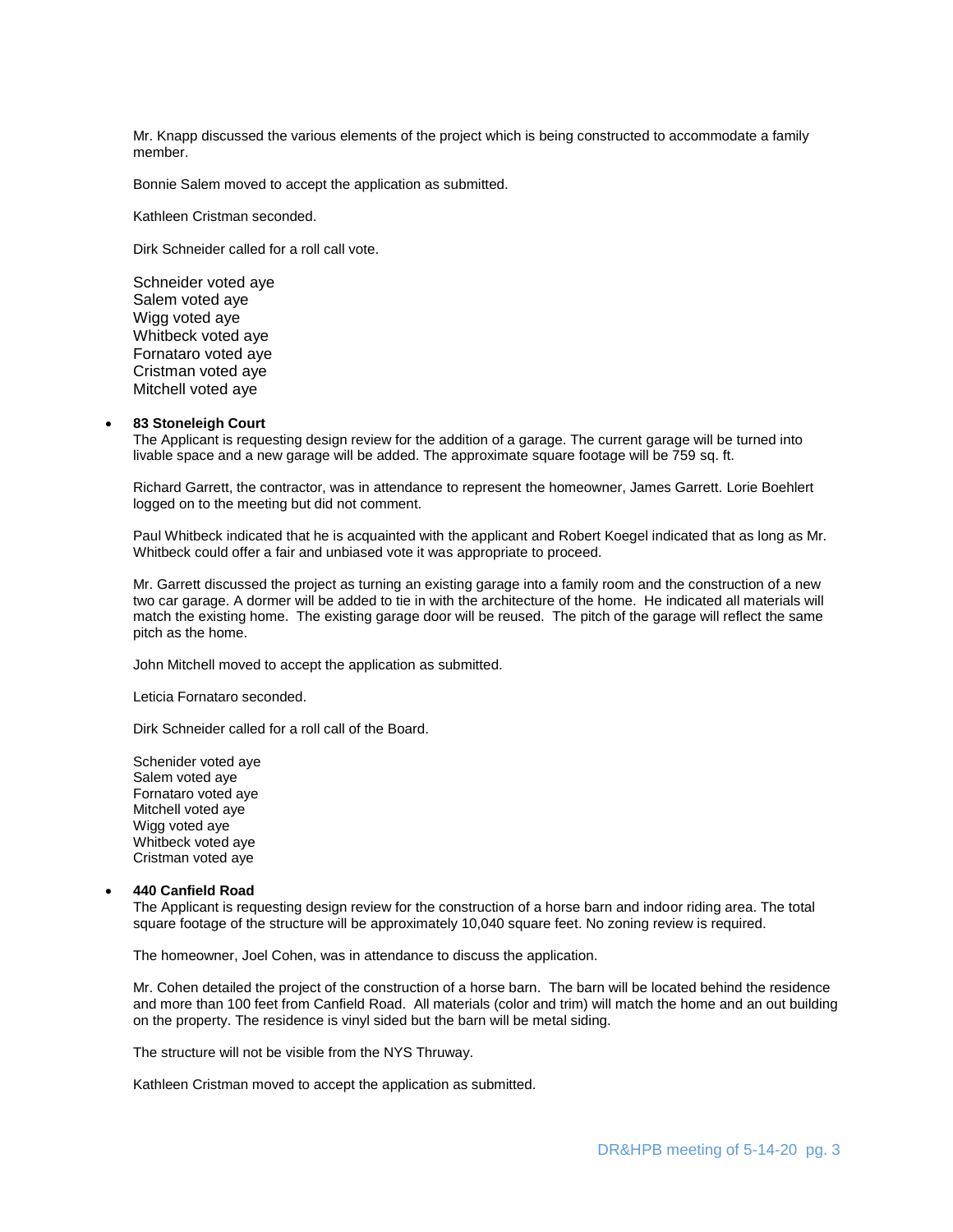Dirk Schneider seconded.

Dirk Schneider called for a roll call vote.

Schneider voted aye Salem voted aye Wigg voted aye Whitbeck voted aye Fornataro voted aye Cristman voted aye Mitchell voted aye

## **RESIDENTIAL APPLICATION FOR REVIEW – NEW HOMES**

#### **2 Ravenna Crescent**

The Applicant is requesting design review for the construction of a two story single family home. The home's first floor will be 1504 Sq. Ft. and there will be 1488 Sq. Ft. on the second floor. The home will be located in the Coventry Ridge Subdivision.

Jim Connaughton of Coventry Ridge Corporation was in attendance to speak with the Board regarding this application.

Mr. Connaughton mentioned that this home backs to a 20 foot hill.

The Board members, Kathleen Cristman and Bonnie Salem, complimented the use of only two materials on the home and the simple classic design.

David Wigg moved to accept the application as submitted.

Leticia Fornataro seconded.

Dirk Schneider called for a roll call.

Schneider voted aye Salem voted aye Wigg voted aye Whitbeck voted aye Fornataro voted aye Cristman voted aye Mitchell voted aye

### **28 Escena Rise**

The Applicant is requesting design review for the construction of a two story single family home. The home will be approximately 1509 Sq. Ft. on the first floor and 1776 Sq. Ft. on the second floor. This home will be located in the Wilshire Hills Subdivision.

Jeff Brokaw of Morrell Builders was in attendance to discuss this application with the Board.

The Board discussed multiple reservations regarding the design of this home.

- 1. The disproportionate appearance of the raised shed roof on the front door entry and the busy appearance of the arched entry.
- 2. The trim above the door not lining up with the trim of the windows on the front elevation.
- 3. Excessive similarity to the designs to other homes nearby.
- 4. The lack of the presentation of a color scheme for this model.
- 5. Excessive massing on the side elevation.

Although the Board stated that while it is not their role to redesign the home, suggestions were made as to how it might be altered to improve the overall appearance. A structure at 24 Escena Rise was reviewed as a similar design already approved but the Board determined that this residence entry was wider and presented a softer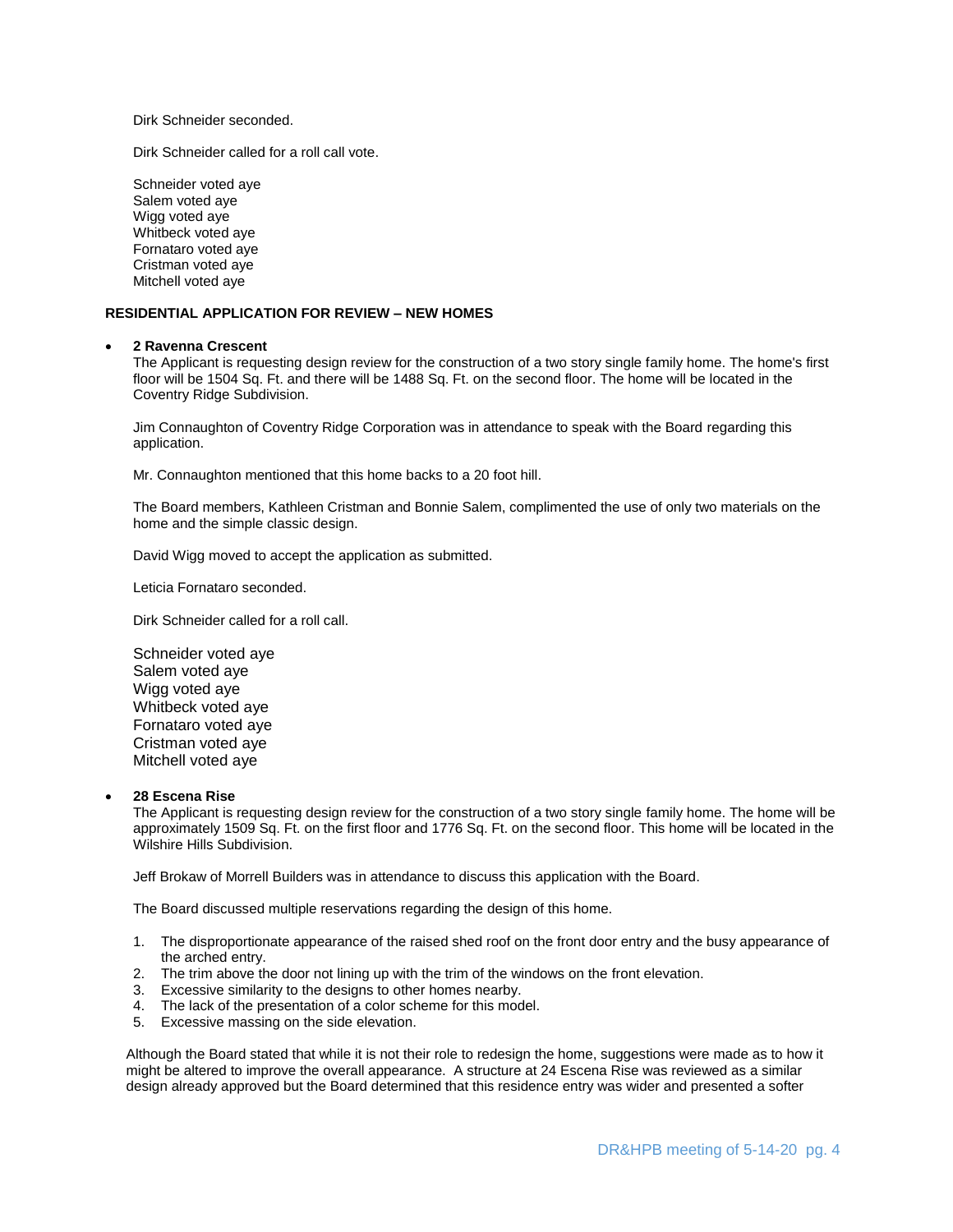appearance. Color choices could have had some bearing on the concerns regarding excessive similarity but Mr. Brokaw could not provide that information.

The Board discussed denying the application or holding this application over until updated drawings and a color scheme could be presented. Robert Koegel discussed the processes of holding over an application versus denying an application and any subsequent appeal regarding a denial. Furthermore, the Board discussed the value of having the Architect attend to present to discuss potential design changes and to review the Town's Design Review guidelines to avoid further concerns or denials in future designs.

Jeff Brokaw cited the customer preferences and any additional expense to the customer as reasons to not implement these changes. He strenuously expressed his desire to move forward with this project due to the construction delays imposed by New York State during the COVID-19 pause on work.

 Further discussion ensued to determine under what conditions this design would be deemed acceptable to the Board to be in keeping with the Town's design guidelines.

David Wigg moved to accept the application as submitted with conditions:

- 1. The color chosen for the siding will not be the same color hue as 24 Escena Rise; but complementary to it.
- The cedar shake on the gable will be not be added as in the renderings.
- 3. Trim shall be added above the door to duplicate the arch and remove excessive siding lines.

Dirk Schneider seconded.

Dirk Schneider called for a roll vote.

Schenider voted aye Salem voted aye Fornataro voted aye Mitchell voted aye Wigg voted aye Whitbeck voted aye Cristman voted aye

#### **15 Blackwood Circle**

The Applicant is requesting design review for the construction of a one story single family home. The home will be approximately 2000 Sq. Ft. and will be located in the Wilshire Hills Subdivision.

Jeff Brokaw of Morrell Builders discussed this application with the Board.

The trim above the door on the front elevation and the sparse elevation on the left side elevation were discussed.

Regarding the front elevation, the Board asked that the trim above the door be raised to line up with adjacent windows. It was noted that this is not quite as disproportionate as the application for 28 Escena Rise but the trim would improve the appearance. Jeff Brokaw indicated that he could easily do this.

It was also noted that the left side elevation is sparse and the Board asked if anything could be done to improve the appearance and mitigate the massing. Jeff Brokaw indicated he would be willing to case all of the windows on the home to match.

Dirk Schneider moved to approve tha application with the following conditions:

- 1. The trim over the front door be raised to match the top of the window trim on the windows adjacent to the front door.
- 2. An additional window will be added on the left hand elevation at the garage location.
- 3. All windows on the home will be cased to match the windows on the front side elevation.

Bonnie Salem seconded.

Dirk Schneider called for a roll call vote.

Schneider voted aye